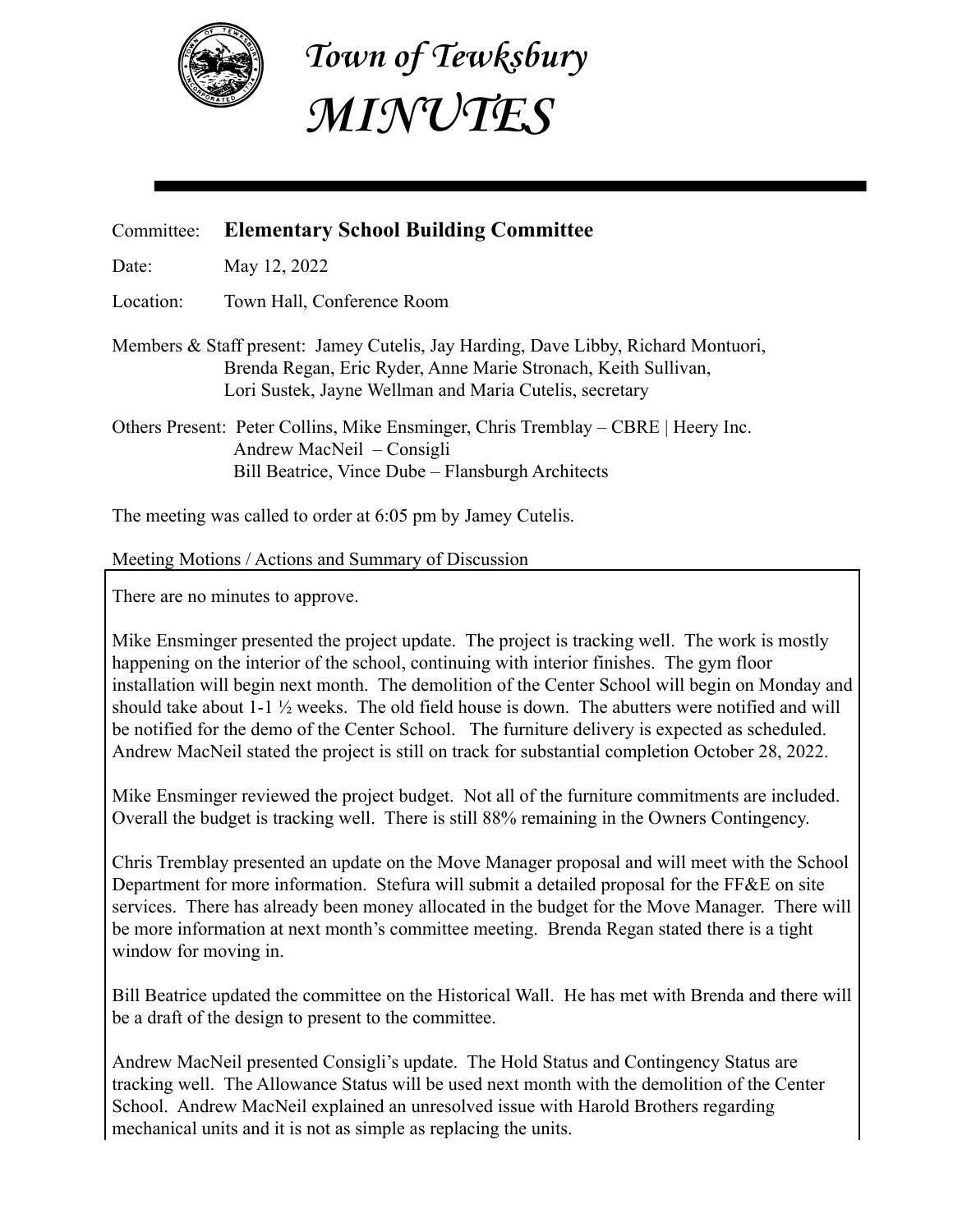Eric Ryder stated that the Code is under the local inspector's interpretation. Nothing has been changed yet. A letter from Harold Brothers was received this evening. Andrew MacNeil stated everyone involved is working to mitigate the situation. The issue will be drawn out for the next few weeks. Photos with progress of the gymnasium and courtyard were shown.

Mike Ensminger reviewed Change Order #17 in the amount of \$132,542,05. The change order contains 7 change requests. The Change Order Committee has reviewed the change order and recommends approval.

Richard Montuori made a motion, seconded by Eric Ryder, to approve Change Order #17 in the amount of \$132,542.05. The motion passed.

Anne Marie Stronach welcomed Jayne Wellman to the committee as the representative from the Select Board. Peter Collins will update the membership roster with the MSBA.

Mike Ensminger discussed community outreach. Site work will be increasing over the summer and may include some Saturday work. Abutters will be notified. Brenda Regan has been sharing the progress of the project at the schools with staff and the Townwide PAC which is creating excitement.

Invoices were reviewed and recommended for payment by the OPM.

Eric Ryder made a motion, seconded by Jay Harding, to approve invoice #32672 for Flansburgh Architects in the amount of \$87,771.26 for April 2022. The motion passed by unanimous vote.

Brenda Regan made a motion, seconded by Eric Ryder, to approve Consigli Application #24 for April 2022 in the amount of \$2,247,363.54 with the recommendation to withhold some money for Harold Brothers in the event the problem is not resolved. The motion passed by unanimous vote.

Andrew MacNeil stated that he understands why the money is being withheld but that Harold Brothers will be pushing back, referring to the letter from Harold Brothers. Anne Marie Stronach responded that we need to protect the liability of the Town.

Eric Ryder made a motion, seconded by Jay Harding, to approve CBRE Heery Invoice #PJIN0029872 in the amount of \$69,216.00. The motion passed by unanimous vote.

Brenda Regan made a motion, seconded by Eric Ryder, to approve VHB invoice #372830 (April 2022) in the amount of \$663.81. The motion passed by unanimous vote.

Eric Ryder made a motion, seconded by Jay Harding, to approve Eagle Leasing invoice RI2416111 for May 2022 in the amount of \$99.00. The motion passed unanimously.

Brenda Regan made a motion, seconded by Eric Ryder, to approve ProAV Systems invoice 38205 (April 2022) in the amount of \$52,652.00.00. The motion passed unanimously.

There is no unanticipated business. There is no new business.

The next meeting is scheduled for June 9, 2022 at 6:00 pm at the Town Hall. If needed, the committee may meet sooner to resolve the situation with Harold Brothers.